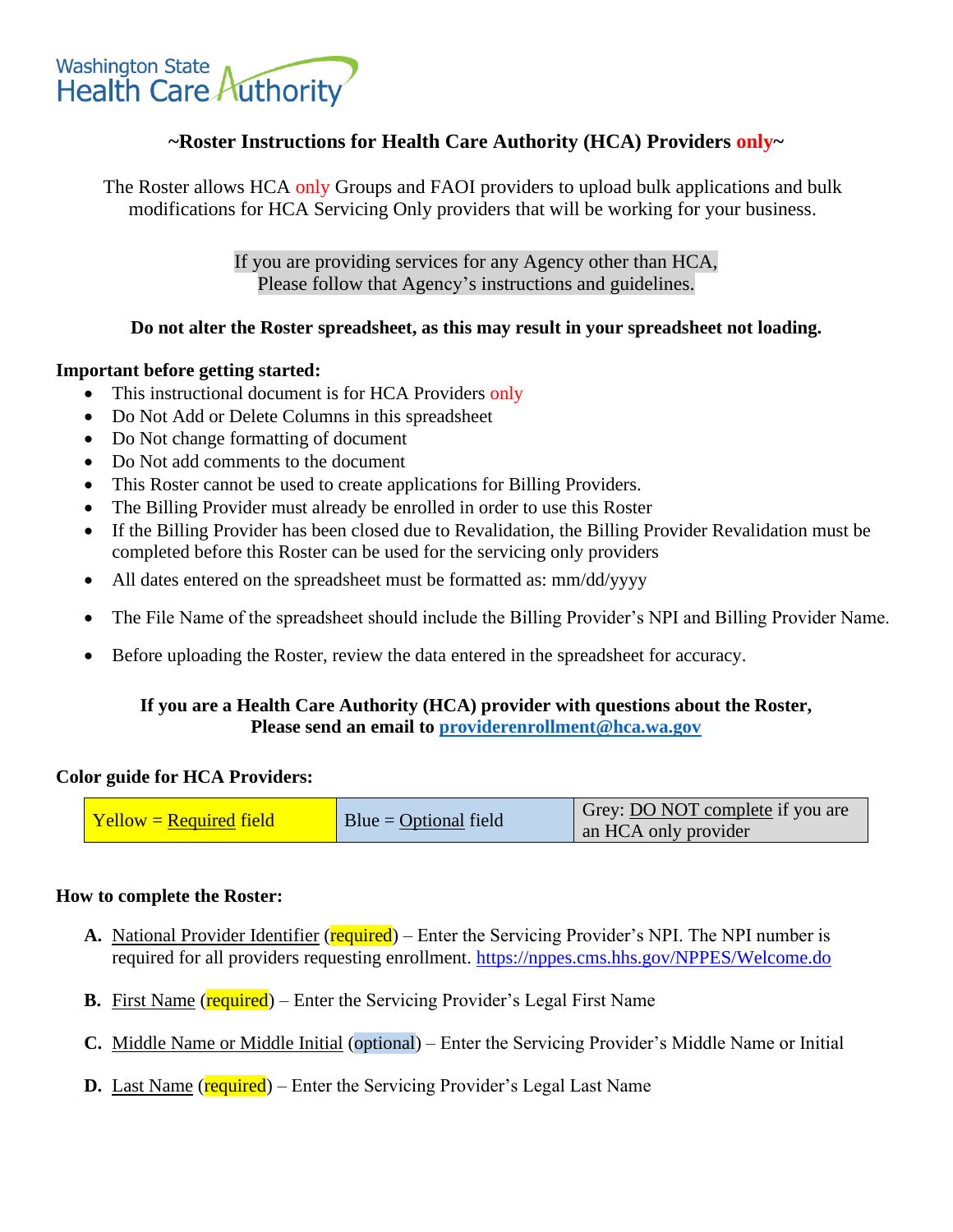

**E.** Agency (Basic Info screen)  $(\text{required})$  –

Click on cell, from drop down menu, select **HCA.** 

| <b>Agency</b><br>(Basic Info screen) |  |
|--------------------------------------|--|
|                                      |  |
| <b>DSHS</b><br><b>DOC</b>            |  |
| <b>HCA</b><br>L&I                    |  |

- **F.** Correspondence Address Line 1 (Not required for HCA only providers)
- **G.** Correspondence Address Line 2 (Not required for HCA only providers)
- **H.** Correspondence Address Line 3 (Not required for HCA only providers)
- **I.** Correspondence Zip Code (Not required for HCA only providers)
- **J.** Administration (to be used with Taxonomy) (required) Click on cell, from drop down menu, select **HRSA.**



**K.** Taxonomy code 1 ( $\mathbf{required}$ ) –

Add the taxonomy code for the provider type and specialty of each Servicing Provider \*Do Not enter spaces or periods when entering a taxonomy. Ensure the taxonomy is not missing a digit or a letter.

**L.** Taxonomy 1 Start-Date (required) – Enter the Start-Date that the Servicing Provider will begin working for your Organization. Format must be: mm/dd/yyyy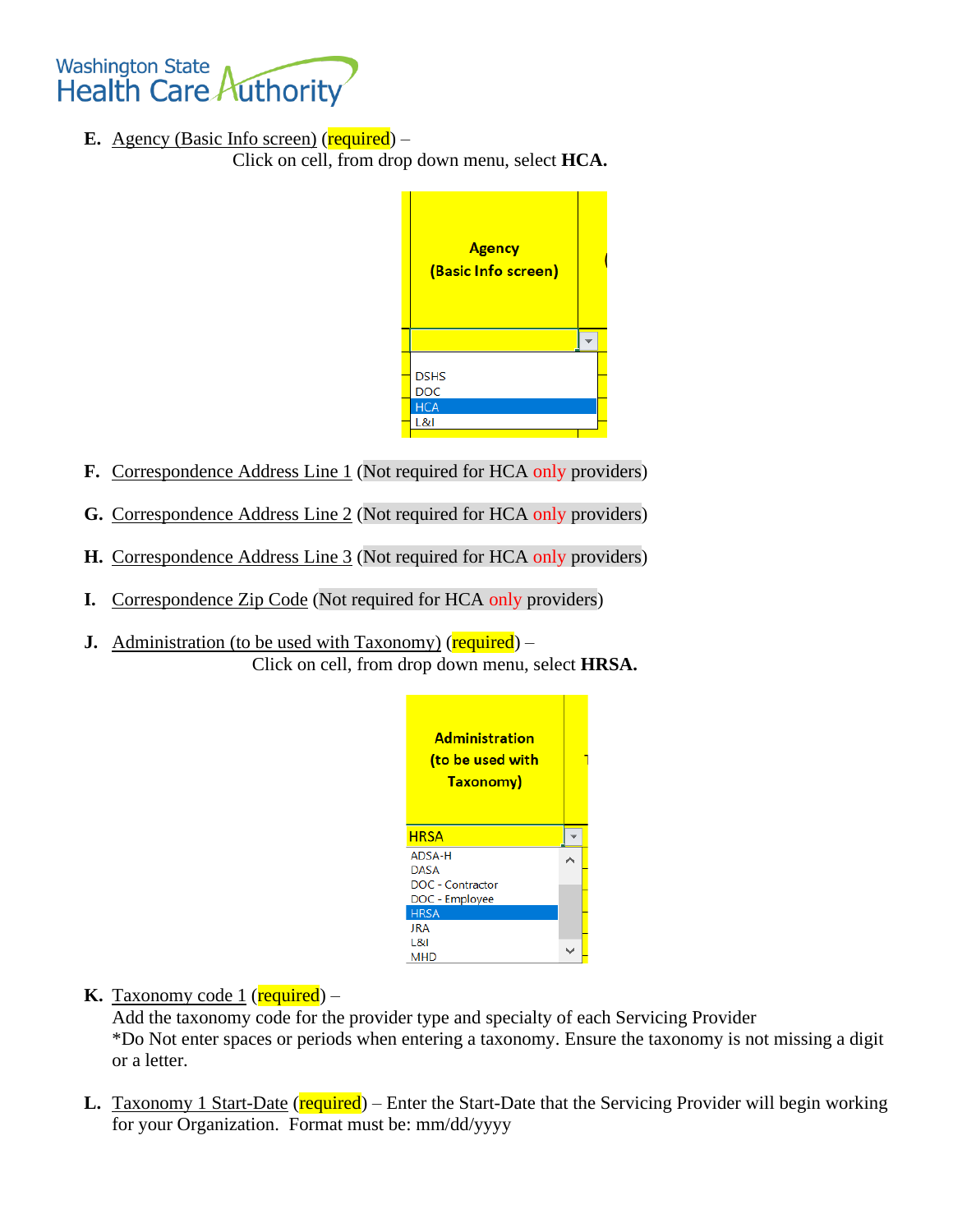

- **M.** Taxonomy 1 End-Date (required) Enter the End-date that the Servicing Provider will stop working for your Organization. If you are unsure when they will stop providing services, you may enter 12/31/2999 as the End-Date.
- **N.** Taxonomy code 2 (optional) Add any additional taxonomy code that will be used to bill on a claim \*Do Not enter spaces or periods when entering a taxonomy.
- **O.** Taxonomy 2 Start-Date (optional) Enter the Start-Date that the Servicing Provider will begin providing these services. Format must be: mm/dd/yyyy
- **P.** Taxonomy 2 End-Date (optional) Enter the End-Date that the Servicing Provider will stop working for your Organization. If you are unsure when they will stop providing services, you may enter 12/31/2999 as the End-Date.
- **Q.** Taxonomy code 3 (optional) Add any additional taxonomy code that will be used to bill on a claim \*Do Not enter spaces or periods when entering a taxonomy.
- **R.** Taxonomy 3 Start-Date (optional) Enter the Start-Date that the Servicing Provider will begin providing these services. Format must be mm/dd/yyyy
- **S.** Taxonomy 3 End-Date (optional) Enter the End-Date that the Servicing Provider will stop working for your Organization. If you are unsure when they will stop providing services, you may enter 12/31/2999 as the End-Date.
- **T.** Social Security Number (required) Enter the Servicing Provider's Social Security Number \*Enter without dashes, spaces, or periods.
- **U.** Date of Birth (required) Enter the Servicing Provider's Date of Birth \*Format must be mm/dd/yyyy
- **V.** NPI of associated Group / Facility (required) Enter the Organizational NPI of the Organization that the Servicing Provider will be working for.

\*[The Group/Facility must be enrolled before this Roster can be used]

- W. Medical Provider Location (required) -List all Group/Facility locations that the servicing provider will work at. For example, if the provider will only work at locations 00 and 02. Enter this information in column S as: *00, 02*. Make sure to include a comma to separate values. If the provider will work at all locations, you may type in: *All*. This will associate the provider to all active Group/Facility locations. If you have not associated taxonomies to your servicing locations you may only associate your providers to your 00 location.
- **X.** NPI/P1 ID of Social Service Provider (**DO NOT ENTER INFORMATION IN THIS COLUMN**) \*HCA only providers should leave this column blank
- **Y.** Social Service Provider Location (**DO NOT ENTER INFORMATION IN THIS COLUMN**) \*HCA only providers should leave this column blank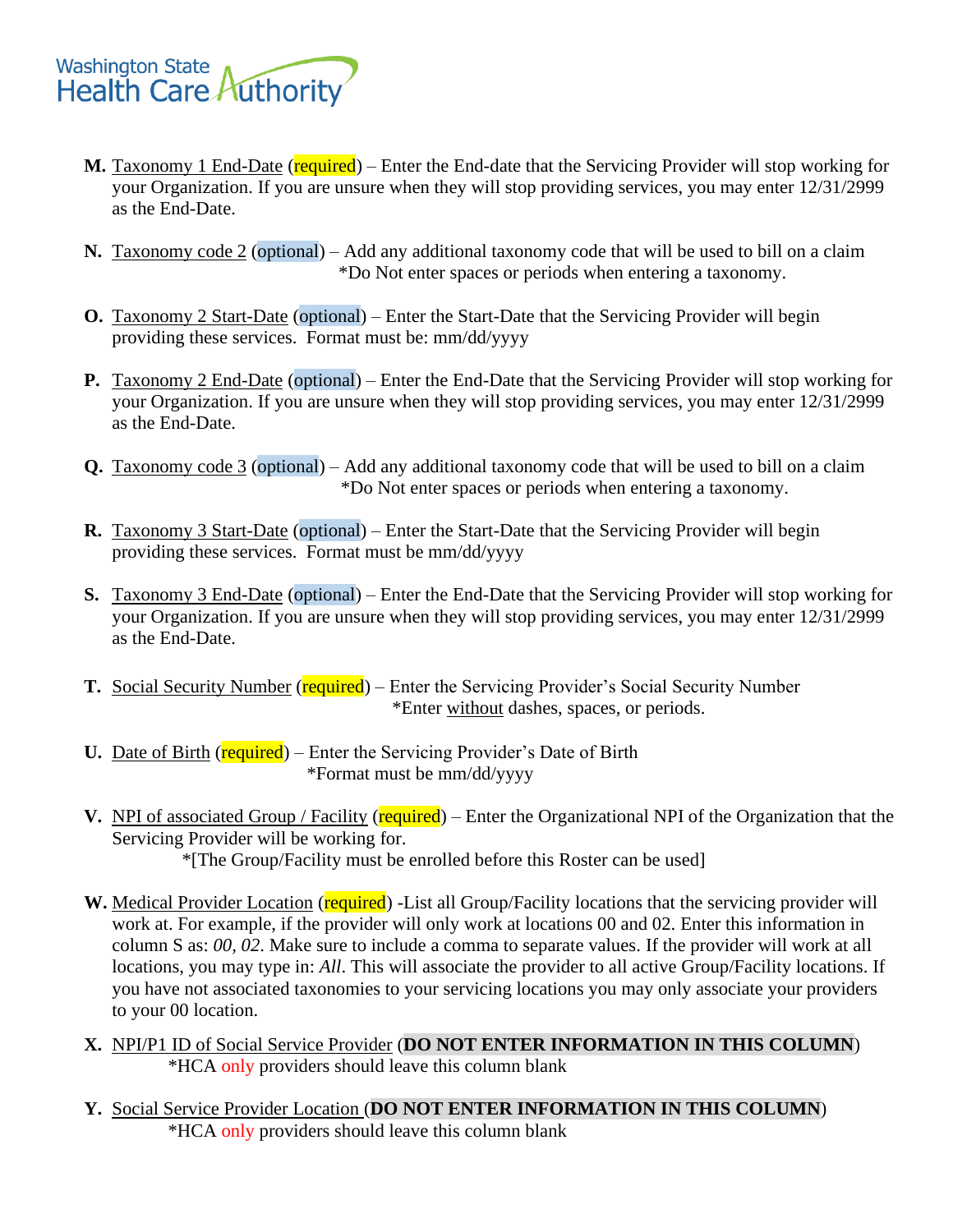

- **Z.** Start-date of association with Group / Facility (required) ~Enter the date you will upload your roster. Format must be mm/dd/yyyy
- AA. End-date of association with Group / Facility or Social Service Servicing Only Provider (required)  $\sim$ Enter 12/31/2999. Format must be mm/dd/yyyy
- **AB.** Yes, to any question on the Enrollment Checklist? (**required**) –

~The list of Enrollment Checklist Questions can be found at the bottom of this document.  $\sim$ A "no" is required under the enrollment checklist column. If a response to any of the checklist questions would be a "yes" for the Servicing Provider, then this template cannot be used to enroll the Servicing Provider. The Servicing Provider will need to be enrolled using the normal online enrollment process.

- **AC.** Gender (required) Enter  $\underline{M}$  for Male, Enter  $\underline{F}$  for Female
- **AD.** License # if applicable (required if provider has a DOH license) Enter the Servicing Provider's DOH Professional License
- AE. State of Licensure (required if License # is entered on template) Click on cell, from drop down menu, select the State that issued the Professional License.



- **AF.** License # start-date (required if License # is entered on template) Enter the start-date of when the professional license was originally issued. \*Format must be mm/dd/yyyy
- AG. License # end-date (required if License # is entered on template) Enter the expiration date of the professional license. \*Format must be mm/dd/yyyy
- **AH.** DEA # (if available) (optional) The DEA number is the number assigned by the Drug Enforcement Agency. Enter the Servicing Provider's DEA # (if available). Do not use spaces or special characters when entering the DEA #.
- **AI.** DEA # start-date (optional but required if DEA # is entered in column AB) Enter the start-date in which the DEA # was issued. \*Format must be mm/dd/yyyy
- **AJ.** DEA # end-date (optional but required if DEA # is entered in column AB) Enter the end-date that the DEA # will expire. \*Format must be mm/dd/yyyy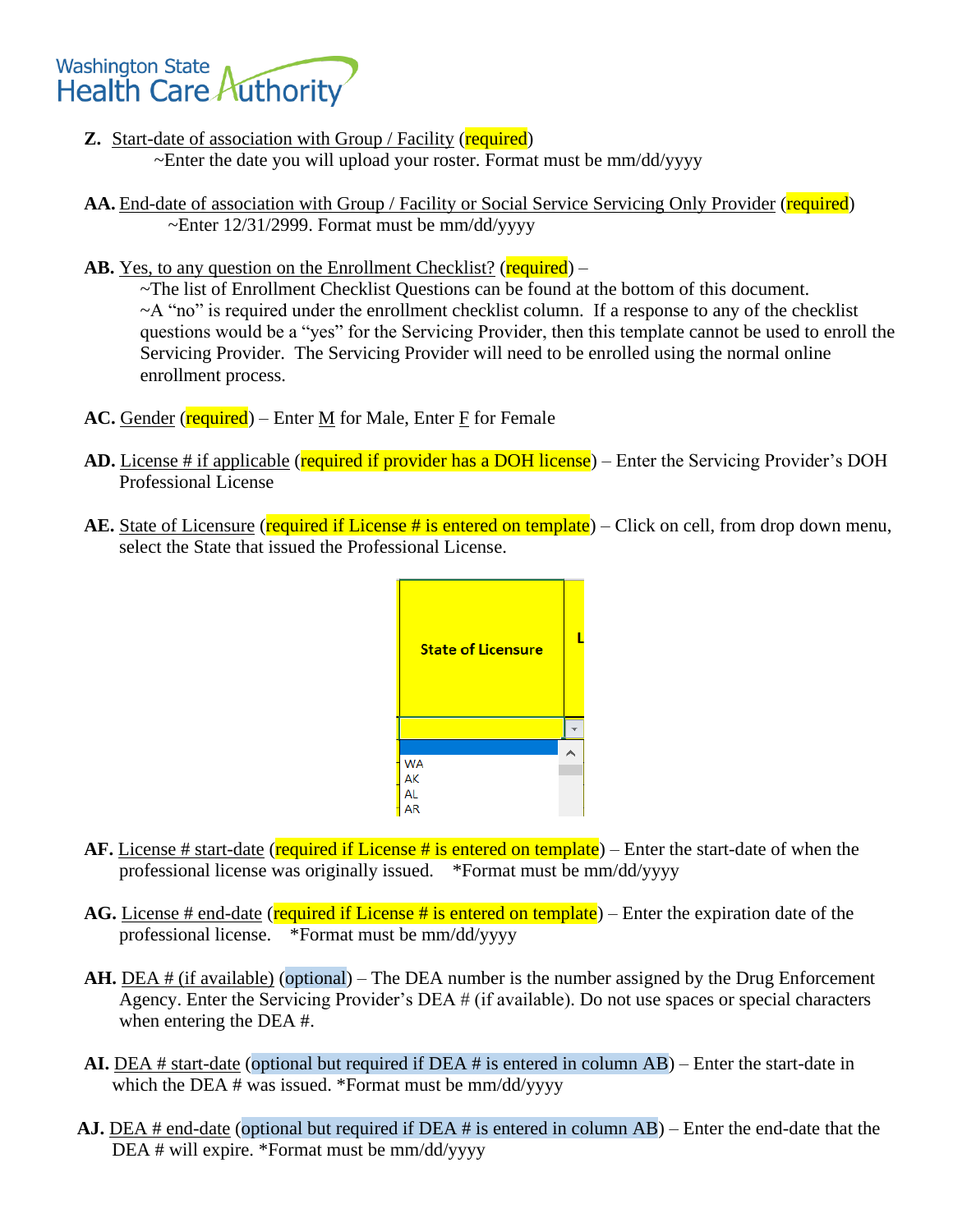# **Washington State Health Care Authority**

**AK.** Email Address (required) – Enter a good contact email in case there are issues when verifying the Servicing Provider's information.

**AL.** Training/Education Type (**DO NOT ENTER INFORMATION IN THIS COLUMN**) \*HCA only providers should leave this column blank

**AM.** Place Completed (**DO NOT ENTER INFORMATION IN THIS COLUMN**) \*HCA only providers should leave this column blank

**AN.** Name of Institution/Employer (**DO NOT ENTER INFORMATION IN THIS COLUMN**) \*HCA only providers should leave this column blank

**AO.** Training/Education Start Date (**DO NOT ENTER INFORMATION IN THIS COLUMN**) \*HCA only providers should leave this column blank

**AP.** Training/Education End Date (**DO NOT ENTER INFORMATION IN THIS COLUMN**) \*HCA only providers should leave this column blank

**AQ.** Training/Education Date Completed (**DO NOT ENTER INFORMATION IN THIS COLUMN**) \*HCA only providers should leave this column blank

**AR.** Identifier Type (**DO NOT ENTER INFORMATION IN THIS COLUMN**) \*HCA only providers should leave this column blank

**AS.** Identifier Value (**DO NOT ENTER INFORMATION IN THIS COLUMN**) \*HCA only providers should leave this column blank

**AT.** Identifier Start Date (**DO NOT ENTER INFORMATION IN THIS COLUMN**) \*HCA only providers should leave this column blank

**AU.** Identifier End Date (**DO NOT ENTER INFORMATION IN THIS COLUMN**) \*HCA only providers should leave this column blank

**Now that your spreadsheet is complete, you will need to upload the Roster to ProviderOne. For help on uploading the Roster, please use the "Instructions for Roster File Upload and Reviewing Roster Errors."**

**Before uploading the Roster, review the data entered in the spreadsheet for accuracy.**